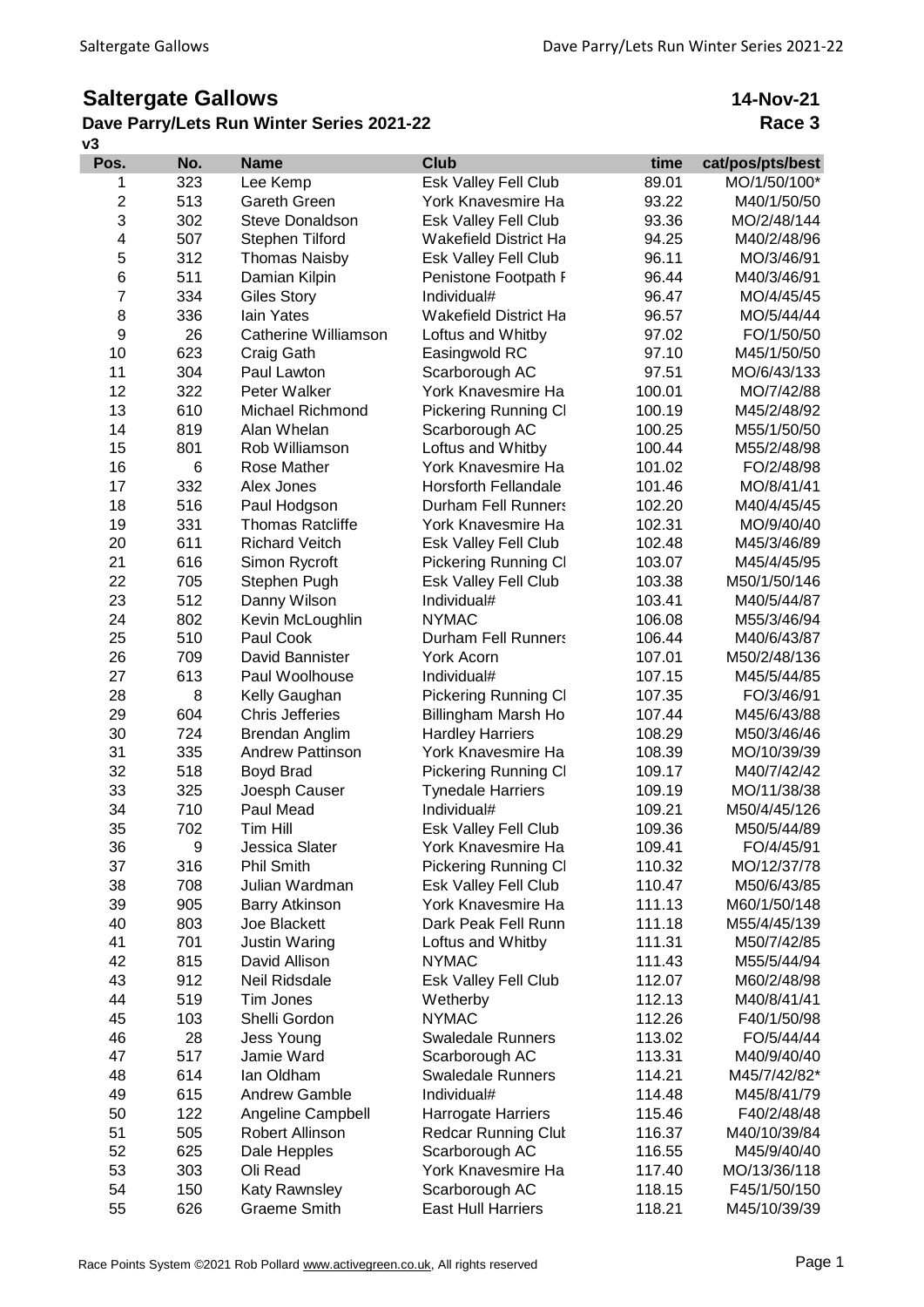| 56  | 306            | Ryan Daniel Sheader        | Individual#                   | 121.02 | MO/14/35/77   |
|-----|----------------|----------------------------|-------------------------------|--------|---------------|
| 57  | 908            | Nigel Briggs               | <b>NYMAC</b>                  | 121.17 | M60/3/46/86   |
| 58  | 275            | Janet Cordingley           | Individual#                   | 121.23 | F60/1/50/150  |
| 59  | 915            | <b>Barry Edwards</b>       | Individual#                   | 122.49 | M60/4/45/45   |
| 60  | 600            | Calvin Nicholson           | Billingham Marsh Ho           | 122.59 | M45/11/38/80  |
| 61  | 723            | Glenn Costin               | Individual#                   | 123.11 | M50/8/41/41   |
| 62  | 910            | Mike Wilson                | <b>Pickering Running CI</b>   | 123.42 | M60/5/44/89   |
| 63  | 276            |                            |                               |        |               |
|     |                | Sue Haslam                 | Scarborough AC                | 124.08 | F65/1/50/100  |
| 64  | 326            | Max Wilkinson              | <b>Durham Fell Runners</b>    | 124.22 | MO/15/34/34   |
| 65  | 514            | Lee Woolams                | <b>TS Harriers</b>            | 124.46 | M40/11/38/38  |
| 66  | 309            | <b>Robert Bailey</b>       | Scarborough AC                | 125.22 | MO/16/33/112  |
| 67  | 121            | Sarah Walch                | Penistone Footpath F          | 125.37 | F40/3/46/90   |
| 68  | 911            | <b>Andrew Robertson</b>    | Scarborough AC                | 126.18 | M60/6/43/43*  |
| 69  | 722            | Alan Simpson               | Thirsk and Sowerby I          | 126.59 | M50/9/40/40   |
| 70  | $\overline{7}$ | Kirsty Brown               | <b>Pickering Running CI</b>   | 127.31 | FO/6/43/80    |
| 71  | 330            | Philip Clapham             | York Knavesmire Ha            | 127.42 | MO/17/32/32   |
| 72  | 820            | David Milton               | <b>Holmfirth Harriers AC</b>  | 127.50 | M55/6/43/43   |
| 73  | 20             | Louise Stringer            | York Knavesmire Ha            | 128.04 | FO/7/42/81    |
| 74  | 629            | Paul Chapman               | Thirsk and Sowerby I          | 128.08 | M45/12/37/37  |
| 75  | 627            | John Dodd                  | Individual#                   | 128.36 | M45/13/36/36  |
| 76  | 700            | <b>Gavin Coventry</b>      | Thirsk and Sowerby I          | 128.57 | M50/10/39/77  |
| 77  | 204            | Ros Blackmore              | <b>Swaledale Runners</b>      | 129.41 | F50/1/50/100  |
| 78  | 716            | <b>Richard Clark</b>       | Esk Valley Fell Club          | 130.10 | M50/11/38/76  |
| 79  | 817            | <b>Marc Davies</b>         | Thirsk and Sowerby I          | 130.21 | M55/7/42/81   |
| 80  | 24             | Bronwyn Mayo               | Thirsk and Sowerby I          | 130.22 | FO/8/41/41    |
| 81  | 27             | Abigail Robertson          | Individual#                   | 132.18 | FO/9/40/40    |
| 82  | 277            | <b>Caroline Glover</b>     | <b>Wharfedale Harriers</b>    | 132.34 | F60/2/48/96*  |
| 83  | 805            | David Field                | Scarborough AC                | 134.20 | M55/8/41/127  |
| 84  | 205            | Fay Hethershaw             | Scarborough AC                | 134.22 | F50/2/48/48   |
| 85  | 329            |                            | Chorley Athletic & Tri        | 135.36 | MO/18/31/31   |
|     | 328            | Joesph Gilbertson          |                               |        |               |
| 86  |                | <b>Edward Gilbertson</b>   | Chorley Athletic & Tri        | 135.37 | MO/19/30/30   |
| 87  | 975            | John Price                 | Individual#                   | 136.38 | M70/1/50/148  |
| 88  | 504            | <b>Christopher Gregory</b> | York Knavesmire Ha            | 136.57 | M40/12/37/123 |
| 89  | 114            | Caroline Graham            | <b>Swaledale Runners</b>      | 137.52 | F40/4/45/85   |
| 90  | 916            | <b>Stephen Haley</b>       | Individual#                   | 138.04 | M60/7/42/42   |
| 91  | 950            | Graham Wilkinson           | <b>East Hull Harriers</b>     | 138.58 | M65/1/50/150  |
| 92  | 806            | Nicholas Cousins           | Pickering Running Cl          | 139.20 | M55/9/40/82*  |
| 93  | 914            | <b>Richard Parkin</b>      | <b>Beverley Athletic Clul</b> | 139.53 | M60/8/41/41   |
| 94  | 333            | <b>Ben Powell</b>          | Individual#                   | 140.16 | MO/20/29/29   |
| 95  | 123            | Francesca Jeffery          | Thirsk and Sowerby I          | 140.36 | F40/5/44/44   |
| 96  | 622            | <b>Edward Arkell</b>       | <b>Baildon Runners</b>        | 140.40 | M45/14/35/35  |
| 97  | 1              | Rebecca Dent               | Scarborough AC                | 141.06 | FU23/1/50/150 |
| 98  | 900            | David Robinson             | <b>NYMAC</b>                  | 141.27 | M60/9/40/126  |
| 99  | 800            | David Anderson             | <b>East Hull Harriers</b>     | 141.30 | M55/10/39/118 |
| 100 | 818            | Mark Graham                | Penistone Footpath F          | 141.34 | M55/11/38/38  |
| 101 | 155            | Serena Partridge           | <b>Pickering Running CI</b>   | 144.13 | F45/2/48/48*  |
| 102 | 913            | <b>Chris Buckley</b>       | Individual#                   | 144.52 | M60/10/39/39  |
| 103 | 13             | Lucy Knight                | GoodGym Race Tea              | 145.32 | FO/10/39/73   |
| 104 | 25             | Sarah Edwards              | <b>Ilkley Harriers</b>        | 147.25 | FO/11/38/38   |
| 105 | 719            | <b>Chris Bourne</b>        | Scarborough AC                | 148.02 | M50/12/37/74  |
| 106 | 252            | Julie Clayton              | Scarborough AC                | 148.35 | F55/1/50/144  |
| 107 | 327            | Liam Kent                  | Chorley Athletic & Tri        | 149.35 | MO/21/28/28   |
| 108 | 113            | Lisa Baker                 | Scarborough AC                | 149.48 | F40/6/43/82   |
| 109 | 153            | <b>Alison Hayes</b>        | East Hull Harriers & /        | 154.53 | F45/3/46/90   |
|     | 711            |                            |                               |        |               |
| 110 |                | <b>Gary Talbot</b>         | <b>Esk Valley Fell Club</b>   | 155.03 | M50/13/36/73  |
| 111 | 259            | <b>Sharon Gayter</b>       | <b>NYMAC</b>                  | 157.15 | F55/2/48/48   |
| 112 | 624            | David Stephens             | <b>Saltaire Striders</b>      | 160.40 | M45/15/34/34  |
| 113 | 515            | Peter Stephens             | <b>Bingley Harriers</b>       | 168.52 | M40/13/36/36  |
| 114 | 917            | <b>Ripon Runners</b>       | <b>Ripon Road Runners</b>     | 177.20 | M60/11/38/38  |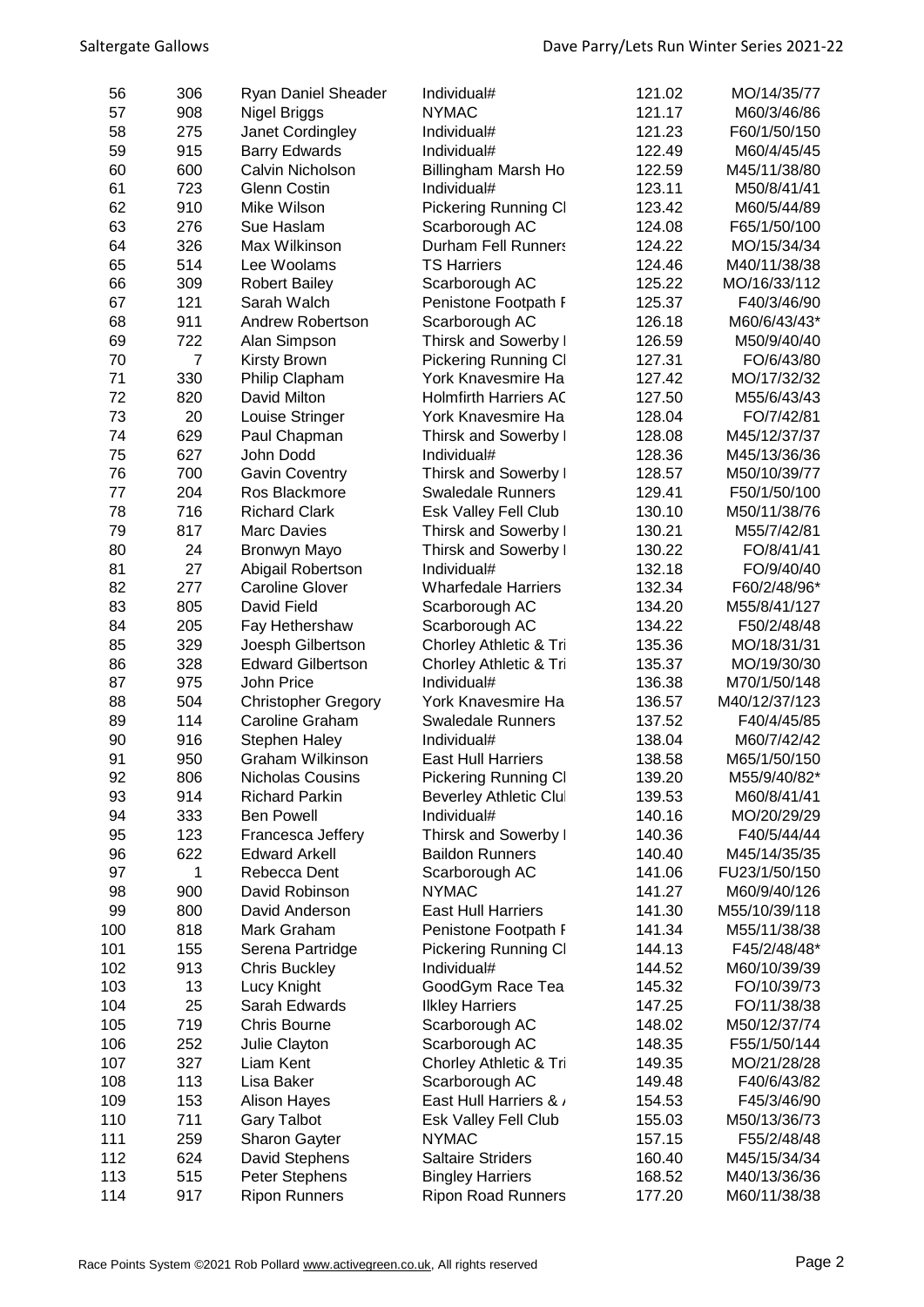| 115   | 617 | Russ Kelly      | <b>Redcar Running Clut</b>  | 184.49 | M45/16/33/67  |
|-------|-----|-----------------|-----------------------------|--------|---------------|
| 116   | 254 | Ronni Kirkham   | <b>Esk Valley Fell Club</b> | 184.49 | F55/3/46/90   |
| 117   | 952 | Graham Robinson | <b>Pickering Running CI</b> | 205.52 | M65/2/48/48   |
| 118   | 202 | Debbie Rycroft  | <b>Pickering Running CI</b> | 205.52 | F50/3/46/94*  |
| 119   | 628 | Russ Grayson    | <b>Pickering Running CI</b> | 206.00 | M45/17/32/32* |
| 120   | 904 | lan Robinson    | <b>Esk Valley Fell Club</b> | DQ     | M60/0/0/83    |
| (End) |     |                 |                             |        |               |

| Teams:  |    | Club                           | <b>Points</b> | <b>Positions</b> | Team pts/total |
|---------|----|--------------------------------|---------------|------------------|----------------|
| male:   | 1  | Esk Valley Fell Club 'A'       | 27            | 1,3,5,18         | 15/44          |
|         | 2  | <b>York Knavesmire Harrier</b> | 58            | 2,11,17,28       | 14/39          |
|         | 3  | Pickering Running Club '.      | 93            | 12,19,29,33      | 13/25          |
|         | 4  | Scarborough AC 'A'             | 109           | 10,13,41,45      | 12/41          |
|         | 5  | Esk Valley Fell Club 'B'       | 125           | 20,32,34,39      | 11/32          |
|         | 6  | NYMAC 'A'                      | 186           | 22,38,49,77      | 10/27          |
|         |    | York Knavesmire Harrier        | 210           | 35,46,59,70      | 9/9            |
|         | 8  | Thirsk and Sowerby Harr        | 247           | 58,61,63,65      | 8/8            |
|         | 9  | Scarborough AC 'B'             | 260           | 56,57,66,81      | 7/15           |
|         | 10 | Pickering Running Club'        | 303           | 53,73,88,89      | 6/6            |
| female: |    | York Knavesmire Harrier        | 19            | 2,4,13           | 15/30          |
|         | 2  | Scarborough AC 'A'             | 36            | 8,10,18          | 14/42          |
|         | 3  | <b>Pickering Running Club</b>  | 37            | 3,12,22          | 13/41          |
|         | 4  | Swaledale Runners 'A'          | 39            | 6,14,19          | 12/23          |
|         | 5  | NYMAC 'A'                      | 64            | 5,28,(31)        | 11/11          |
|         | 6  | Thirsk and Sowerby Harr        | 66            | 15,20,(31)       | 10/22          |
|         | 7  | Scarborough AC 'B'             | 72            | 21,25,26         | 9/30           |

\* = Bonus points not included

 $#$  = Non-counter (team)

## **Corrections:**

- v2. 16/11/21 No.254 (116th) time corrected
- v3. 05/12/21 Club corrections (affects team results)

## **Comments:**

Ideal weather conditions greeted competitors for Saltergate Gallows, the latest event in the Dave Parry Lets Run Winter Fell Race Series, bright skies, temperatures just slightly the chill side of mild and barely any breeze. Kim Cavill race organiser who led her Pickering Running Club team to great effect to hold a terrific event had reworked and extended the Saltergate course for 2021, the changes were liked by competitors who were very positive in their post race discussions. As an added bonus the longer version of the event now a BL category fell race counts as a qualifier for the Three Peaks scheduled for Spring 2022. The 120 runners faultlessly observed a 2 minute silence prior to the race start on this remembrance Sunday.

As the runners led off just after the scheduled 10.30hrs they were slightly too keen and hadn't checked their maps, a helpful marshall recalled a number who has gone off course before they even reached checkpoint one. Another runner realising he was short of the mandatory kit (No organiser discretion on kit in an AL, AM or BL) gave the race field a 5 minute start by the time he had begged and borrowed the requisite kit, I am told he finished in the top 20. In the race itself Lee Kemp of Esk Valley Fell Club led home to follow up his Lockton Limping victory three weeks prior. In second place and first veteran Gareth Green York Knavesmire Harriers won a hard fought battle with third place Steven Donaldson Esk Valley Fell Club.